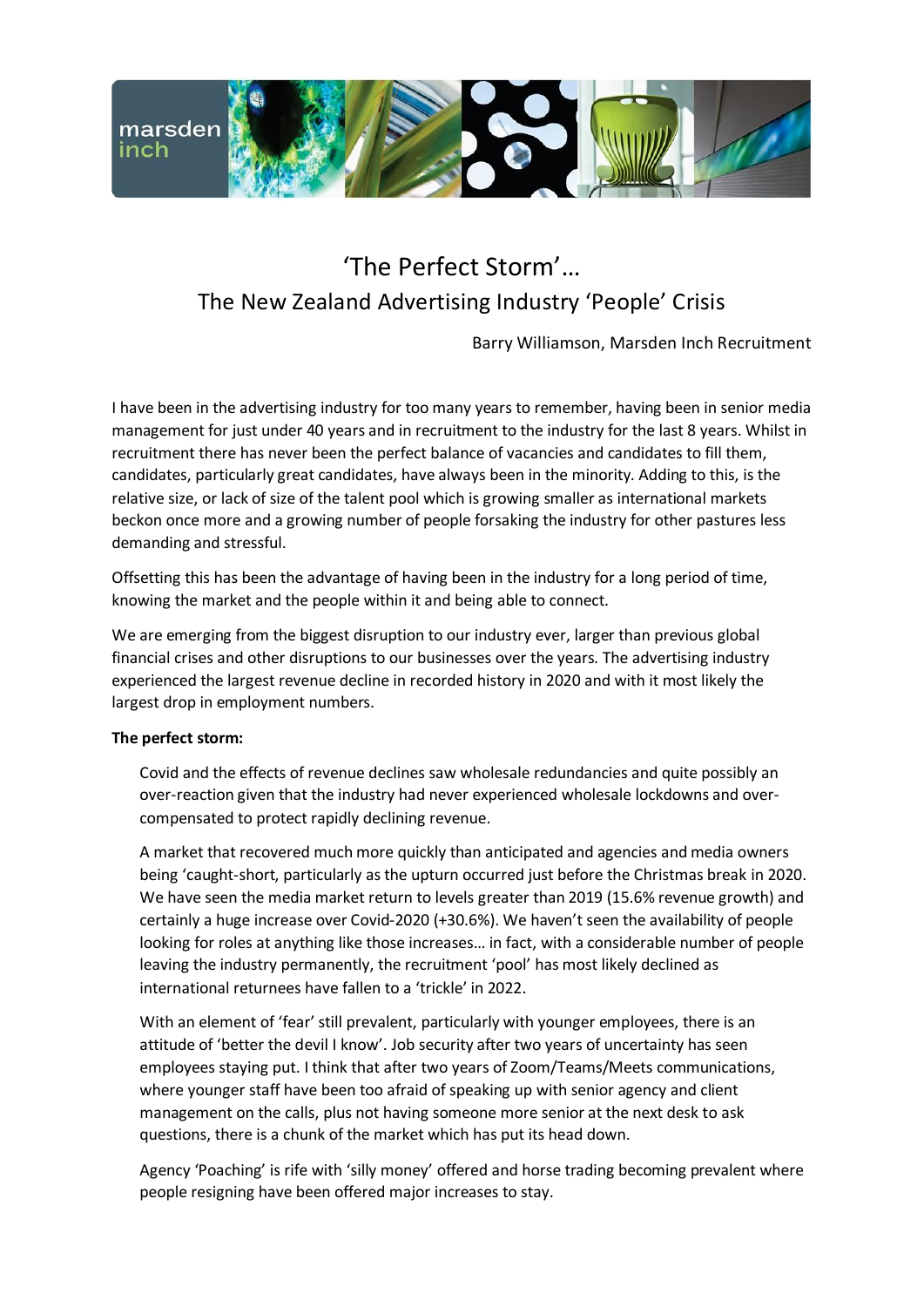The world is opening-up and we are already seeing younger employees heading off on the traditional 'OE'. Internally, whilst immigration is opening up in July, potential employers now have to register for internationals wanting to come to New Zealand, so a further potential roadblock in a market where there is some hesitancy around work visas linked to an employer. Historically digital, programmatic and search candidates have been sourced from Asia, but there is no guarantee this market will open-up fully any time soon.

And finally, the communications sector has embraced 'flexible working' conditions with agencies in particular coming out with quite innovative working conditions… so retention is starting to have a positive effect (along with retention salary increases), but this doesn't do anything for the available talent pool for the flood of vacancies across the sector.

There are reportedly 300+ vacancies currently across Communications Council members, mainly at the junior/intermediate levels, but senior candidates are getting harder to source as well. Direct 'shoulder-tapping' only exacerbates the problem via the 'revolving chairs' reality with each 'revolve' costing more in overhead salary increases.

## **What can be done to alleviate the situation? Short-Medium term:**

- **Employee retention policies** are critical to retaining quality employees. A strong retention drive should be proactive rather than reactive in having to fight a rearguard action to retain staff. It might cost in the short term, but the long-term benefits will far outweigh any negatives in a tight employment market.
- Agencies need to have a more open mind about **rigid salary bands** often dictated to by regional/global finance. The current environment is a 'buyers' market and agencies need to understand that. Inflexibility will not work.
- Look at **optimising flexibility** by offering reduced hours to offset high salary requirements via pro-rated salary levels.
- **Don't get hooked into the 'Poaching' game!** If you make direct approaches to other agency staff in this environment, all you are doing is promoting dollar signs to the employee. By the direct approach, you are attracting talent for all the wrong reasons… financial reward as opposed to career development, job satisfaction etc. We are hearing horror stories about the salary increases being offered, particularly to junior-intermediate staff. The issue with this, is the expectation of increased performance beyond current experience levels to justify the salary increases with the resulting 'tears' that follow. Recruitment agencies aren't allowed to 'poach', but some agencies think it is fine to put out the dollar signs.
- Broaden the talent pool by swallowing the age-old… **'they need to have specific media agency experience' excuse** and take seriously the quality and transferrable skills that some candidates have, whether via the media owner sector or client-side. This is particularly so of digital candidates who may have solid digital marketing experience, but who are passed over because of the so-called lack of agency experience mindset. The reality is that often this mindset is what prevents fresh approaches and thinking.
- **Throw away the Job Description.** Yes, these are important when candidates are considering positions. It acts as a guideline as to the experience and skills-sets required, but agencies tend to use it as the 'bible' when it comes to the twenty+ position criteria spelled out on the JD. All too often a candidate with fifteen of the twenty is not deemed to have the necessary qualifications to be appointed. Compromise is needed; maybe consider writing the job description around the candidates rather than fitting the candidates to the role!
- **The 'elephant in the room'… ethnicity!** We hear all too often that the candidate 'doesn't quite fit our culture… isn't quite what we are looking for'. We know the reasons, particularly when feedback is minimal and vague. The industry needs to get over itself… yes, there may be some areas where ethnicity issues are relevant (language etc.), but the industry needs to become more immersive given the ever-changing demography of New Zealand.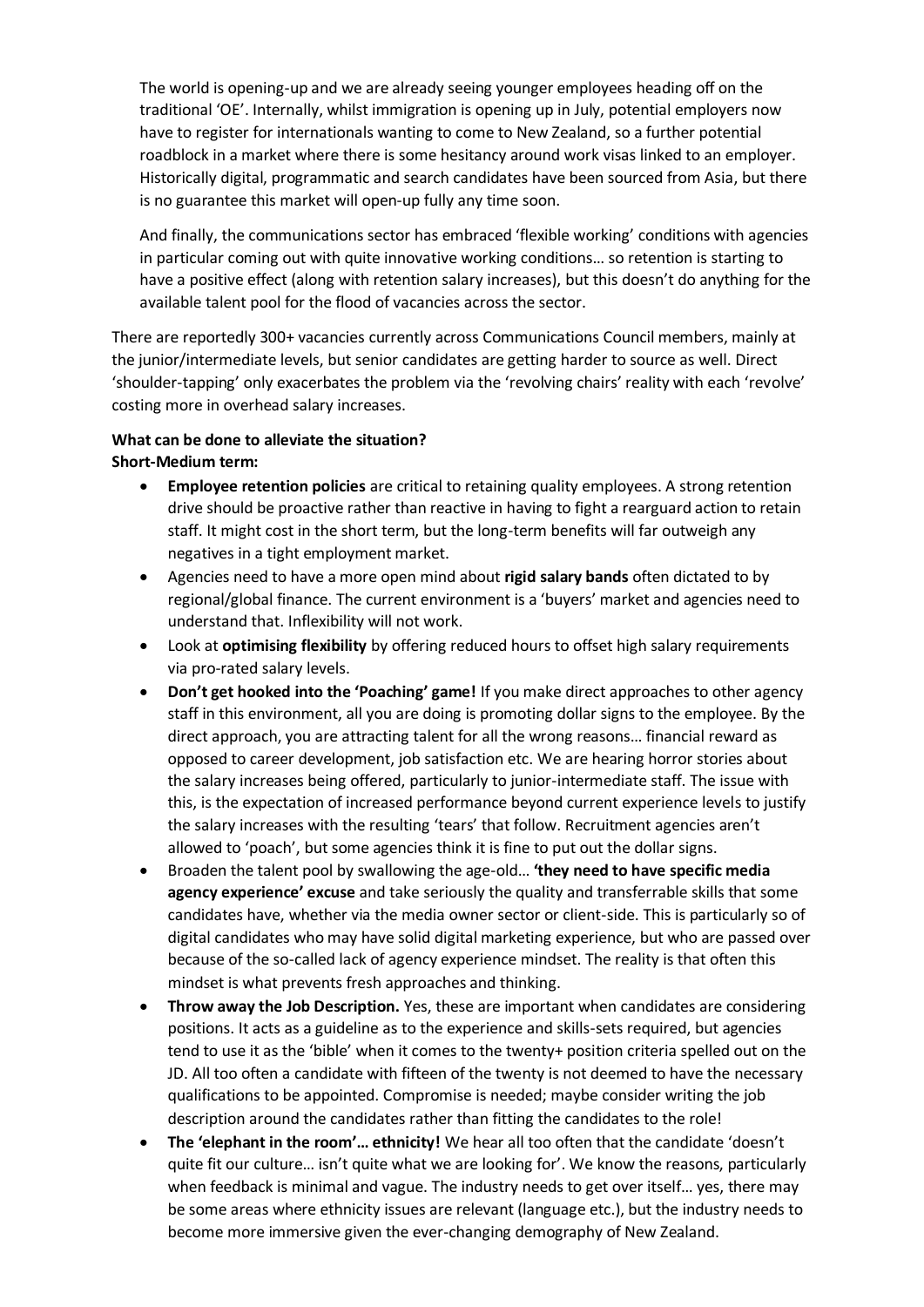- **The second 'elephant'… ageism!** Agencies need to look beyond the '20-30 year oldsomethings' who dominate agency numbers. Fifty is the new forty and sixty is the new fifty… how often do we hear this, yet when it comes to agencies, value perceptions of mature employees are frustratingly low. The industry has lost and continues to lose people with enormous experience who have a lot to offer.
- **Training budgets** are one of the first things to go in trying times. It's time to put training much higher up the 'must-haves' in overhead budget allocations. The bulk of vacancies we have are in the intermediate areas, which indicates that there isn't enough young talent coming through from the junior account executive/account manager ranks to take up the intermediate roles. Promotion from within is cheaper and promotes a strong internal culture. The Communications Council and the Internet Advertising Bureau have in the past run various training programmes for junior-intermediate advertising agency levels and key agency groups also run their own in-house training activity. But training needs to be placed at the top of the retention agenda. Training is also an issue with media owners. My view would be that ThinkTV, MPA, NPA and The Radio Bureau should combine to develop a series of media sales training programmes.
- **Make remote working a separate consideration than 'working from home'** where an employee may be half an hour away from the office. I could start a digital agency just from people who choose to live away from the main urban areas, but who can be just as effective as someone working at the office. There are agencies with senior management living in another city or in one case living in another country. There are people living in the likes of Queenstown and Wanaka who work remotely. Yes, there may be compromises, but compromise is here to stay when it comes to recruiting strong talent.
- **Change the thinking around international candidates.** All too often an agency will miss out on great talent because of a perception that offshore candidates come with a set of difficulties… namely the rules around work visas. There is often a misconception here. Employers don't have to 'sponsor' candidates to a role. The word 'Sponsor' gives the wrong impression.

Often visas are attached to a company, but the process of changing a visa for a different agency position is very straightforward and not overly taxing timing-wise. Using a recruitment consultancy takes a lot of the responsibility away agencies and the process is even smoother where a candidate has an immigration consultant working with them. The international candidate market is starting to gain momentum… historically digitally based candidates have been sourced from the likes of India, Singapore and Hong Kong and can take pressure off the lack of local talent. Companies do however, need to be aware of the new immigration requirements which require registration for international appointments.

## **Long Term:**

**Increase the talent pool.** A concerted all-industry effort to target the academic institutions is needed to generate interest in the communications industry and accelerate the numbers looking to join the industry. The communications industry is exciting, varied and can appeal to wide and eclectic personality types, but are they aware that we exist as a viable career option?

- **Priority one – secondary schools**. Getting to students in their final secondary school years before they consider their university subject matter. The objective – to put communications as a potential target for relevant university qualification; raise awareness of advertising as a relevant career choice.
- **Priority two – Tertiary sector.** There are elements of the industry engaged with tertiary institutions already, but these are ad-hoc with a few exceptions where agencies have specific graduate programmes operating each year with key universities. This is where an industry-